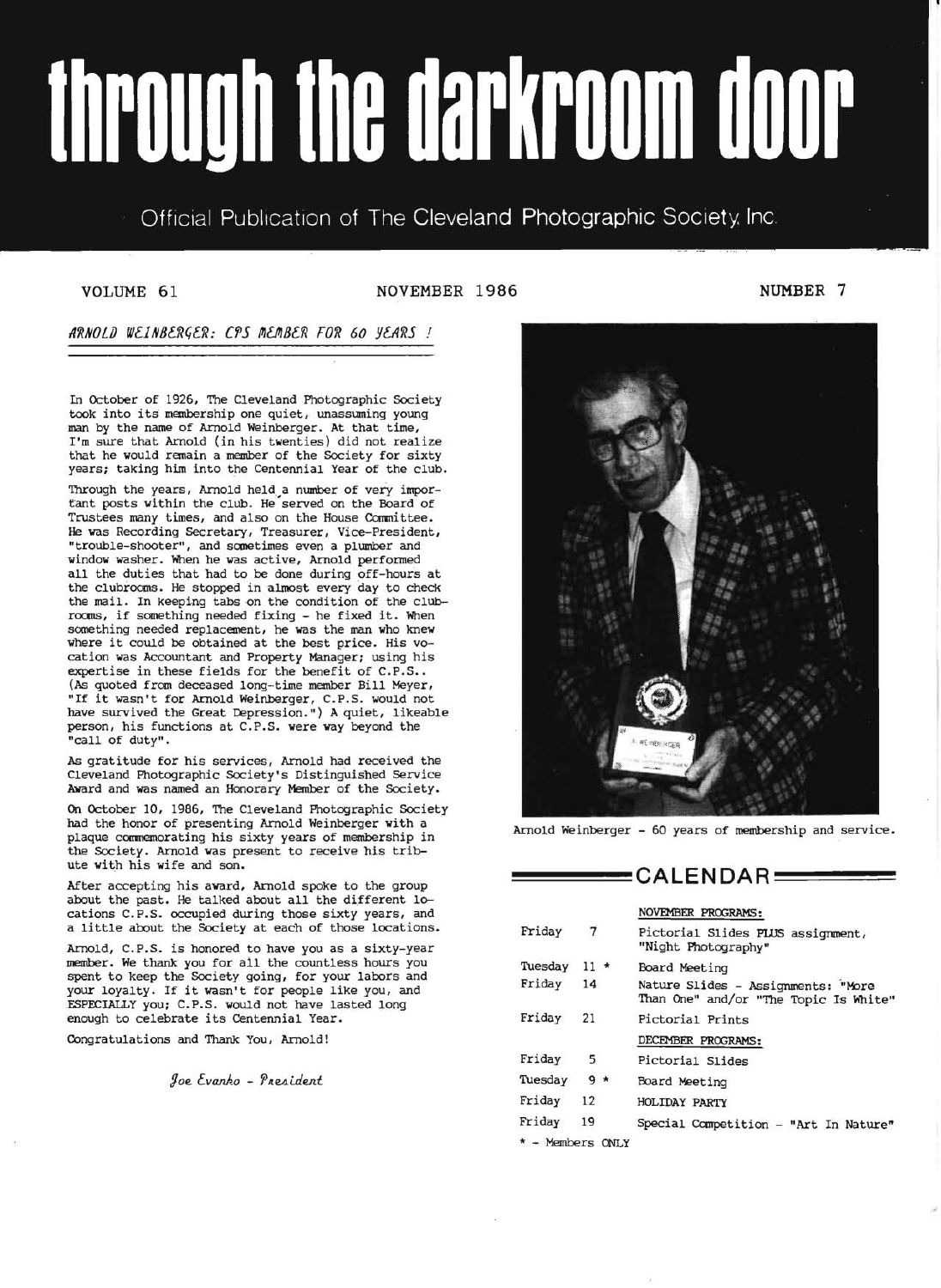

THROUGH THE DARKROOM DOOR ,s published by THE CLEVELAND PHOTOGRAPHIC SOCIETY, INC. 1549 Superior, Cleveland, Ohio 44114 Phone: 781-1533



| EDITOR:                                |            |
|----------------------------------------|------------|
| Sarah Evanko                           | 221-7506   |
| 1422 Wyandotte Ave., Lakewood          |            |
| BUSINESS MANAGER:                      |            |
| Frank Otto                             | 991-4286   |
| 3326 Dorchester Rd., Cleveland         |            |
| CIRCULATION:                           |            |
| Gerry Juskenas                         | 932-6019   |
| 2896 Washington Blvd., Cleveland       |            |
| PRESIDENT:                             |            |
| Joe Evanko                             | 221-7506   |
| 1422 Wyandotte Ave., Lakewood          |            |
| VICE PRESIDENT:                        |            |
| 252-7300, Ext. 2156<br>Greg Toth       |            |
| 3427 W. 119th St., Cleveland           | $(8-5$ PM) |
| SECRETARY;                             |            |
| Gretchen Tropea                        | 261-8172   |
| 24001 Devoe Avenue, Euclid             |            |
| <b>TREASURER:</b>                      |            |
| Frank Otto                             | 991-4286   |
| 3326 Dorchester Rd., Cleveland         |            |
|                                        |            |
| DEADLINE FOR NEXT ISSUE: NOVEMBER 24th |            |

#### **IN MEMORIAM**

It is with great sadness that I report the passing of Mrs. Edna Mueller on September 30, 1986 in Anaheim, California. She and her husband Elmer moved to Anaheim in July 1972, and were made Members in March of 1973. Edna was Editor of Through The Darkroom Door from July of 1965 through December of 1969. She served The Cleveland Photographic Society in many ways over the years. She was on the Board of Trustees, and served as Chairman of the Nature Slide Competitions. Edna was an excellent judge and commentator, participating in all phases of Nature photography. She was also active in the  $N.E.O.C.C.C.$  and  $P.S.A.$ 

We wish to extend our sincere sympathy to her husband, Elmer.

Ruth Meyer

#### FIELD TRIP REPORT

#### Driving the Metro-Parks, Sunday Oct. 12, 1986

to be in for a dismal day - all the weather reports indicate RAIN. If you listened to these reporters and took their word as gospel -- FOR SHAME! One thing our local weather interpreters failed to do was check in with the Tropea's. The weather was fine, NO RAIN. The sun was not fully out, but it shown with enough luminosity to give a glow to our subjects. We started at Rocky River, picnicked at Albion Woods, and ended at the Bridel Veil Falls in the Bedford Reservation. A perfect end to a perfect day.

The lucky ones who attended were: Bob and Marilyn Myers, Joe and Lynn DiMarco with Jody and Jennifer; John Scott; Paul Goode; Carol Kocabj Lee Elverson; Ron and Cheryl Vojacek with friend; and of course, the Tropea'S.

*Bob* 

Photos by Sanah Evanho



FROM THE PRESIDENT'S DESK ........

I NEED HELP! When I told the membership this past June about the workshop nights I had planned, I got alot of enthusiastic response from everyone ! We started off great with John Wallencheck's "Night Photography" and Bob Burns "Slide Developing" programs. The tion for both nights was super!

Then the well ran dry. Searching for people to hold or arrange these workshops has been fruitless. Alot of members have offered ideas on what they want to learn; but NO ONE has come forward to offer their services - with the exception of Ruth Morrison.

Due to her recent hospitalization, Ruth has had to delay her "Judging" workshops. She still plans to do them when is more able. Until then, we need volunteers.

The areas in which our members have shown an interest are as follows:

Tabletops, Portraiture, Winter Photography and Special Effects (in-camera or darkroom manipulation, including sandwiches and derivations)

We do have a tentative committment from Joe Glick of<br>Sun Newspapers to do a Photojournalism Workshop in the near future. Along with Ruth's program ... that's IT!

Are there any members who have a small program to offer us, or can arrange for someone to come down to the clubrooms? Please let either Greg Toth or myself know. Without your help, the Workshop Program will never really get off the ground.

A note of THANKS goes out to the several members inVOlved with The School of Their volunteer help in all aspects of the school (from setting-up, instructing or just being there to help out) has been deeply appreciated. These are the unsung heroes that keep C.P.S. going!

For those of you who AREN'T involved, and ARE ABLE ... ... where are you ?? We have several committees that need help badly. The Membership and Centennial Committees are just a couple that need people NOW!

The success of any committee, program, or organization is the direct result of the spirit, involvement and dedication of its members.

Our normal slide competitions have had good participation this year. Our print nights however, have been WAY down as a whole so far. Maybe with autumn here (and winter not far behind), our printmakers will rediscover their darkrooms!

Remember, your entries don't all have to be 27-pointers! If you DO have any entry that falls short of top quality, our judges will help you out with their commentaries. Education is one result of competition.

ALSO ••.•. it has been brought to the attention of The Board of Trustees by our Competition Chairpeople, that the audiences have been noisy during the judging and commentary.

Please refrain from talking during these times. It's disrespectful to the judges, our guests, and to those who want to hear the judges' commentaries ... NOT YOURS! This has especially been a problem on slide nights. As suggested by our chairpeople, I am bringing this to your attention. Please make sure that YOU are not the one I am talking about!

fJoe *tvaJl.k.o*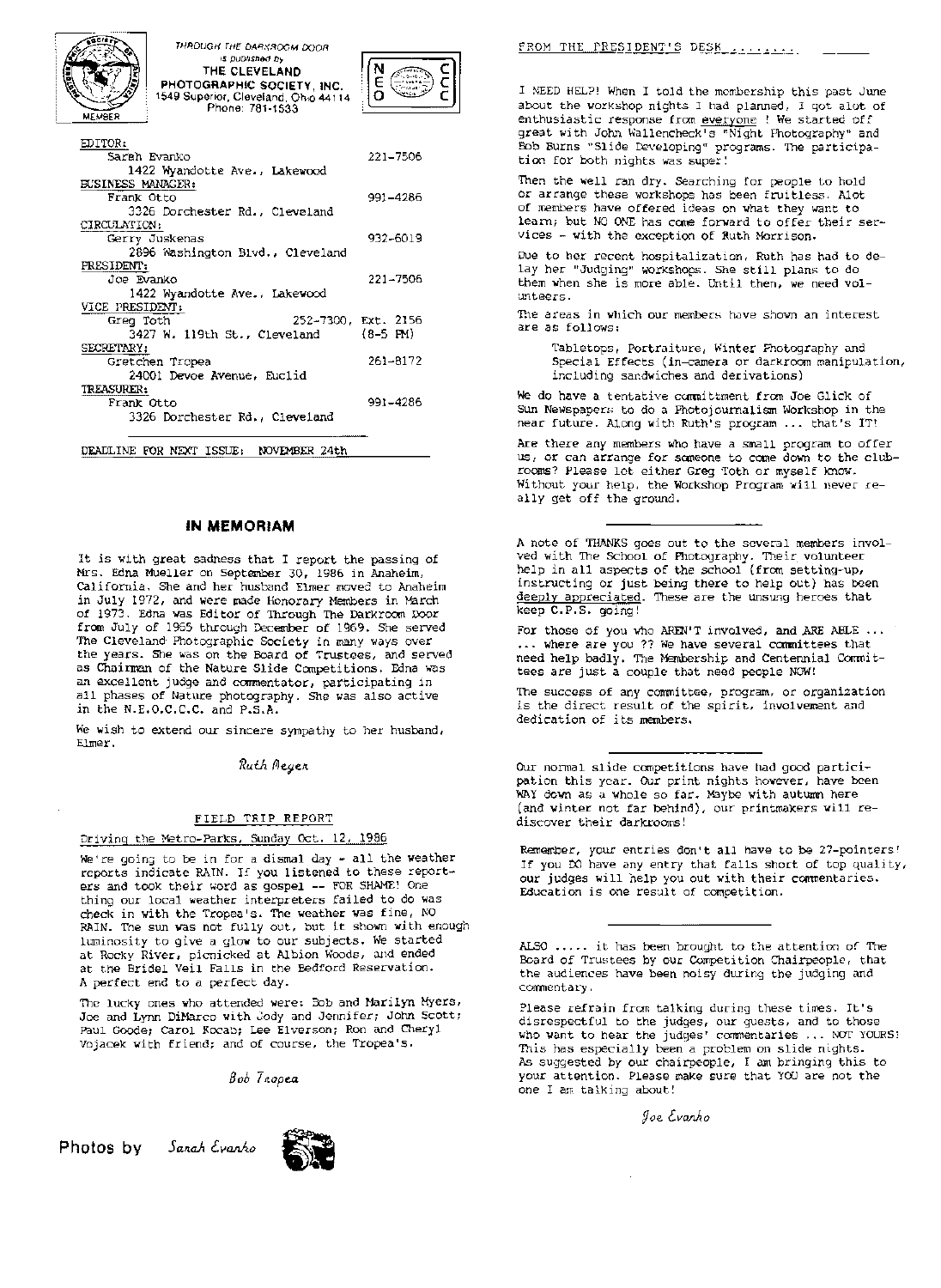

Arnold Weinberger accepts his 60 Years of Membership plaque from Vice President Greg Toth.

NATURE SLIDES SPECIAL COMPETITION: NOV. 14th

Okay - this is it ... The special competition for Nov. 14th is coming up. Don't forget that regular Nature Rules apply, and you have a choice of 2 categories: "More Than One" and/or "The Topic Is White" (showing a predominance of white). You still enter your three (3) slides, but where you want to put them is up to you! They can all be in one category or divided between the two. General and Zoology WILL be combined in this particular competition for both Class A & B. I'm looking forward to seeing what you SUPER photographers have come up with - let's make it a fun night!

*Marilyn Myers* 

# **DID YDU BEAR ??**

In a recent I.C.P.C. Competition held in South Carolina, CPS had 3 winners! They are:

- 3rd PL "Dr. Banker" by LeRoy-Dierker (B&W)
- HM "River Scene" by Tom Litzler (Color)
- HM "Erieview" by Sarah Evanko (B&W)

Congratulations to these 3 top-notch print makers, and a pat on the back to CPS!

Ruth Morrison suffered a mild heart attack last month, and was hospitalized at The Cleveland Clinic. At last report, she was at home and recovering nicely. Hope you're feeling better, Ruth!

LeRoy Dierker's son, Greg, has had a turn for the worse in his battle against leukemia. Our prayers are with your entire family, Leroy. We hope you have news of a remission soon.

We hear the Bartels recently moved from their private little hanestead into the "Big City" (Brecksville). Bet they're going to miss "their" private nature trails!

Well, we did it again! The CPS Field Trip to Hocking Hills missed the peak autumn colors again. Last year we were too late, this year we were too early! But we were consistent in one thing ... RAIN!



#### NOW OR NEVER

If you haven't gotten started on your "assignment" competition entries - start NOW! They're coming up faster than you think! Here is a list to remind you.

Nov. 14 - "More Than One" and/or "The Topic Is White" (Nature Slides) Dec. 19 - "Art In Nature" (Prints and Slides) Feb. 13 - "Love" (Prints and Slides)

- Feb. 20 "Edibles" (Pictorial Prints)
- Mar.  $6$  "Silhouettes" (Pictorial Slides)
- May 1 Photo Essay/Travelette (Prints and Slides)
- May 8 Photojournalism (Prints and Slides)
- May 29 Field Trips Competition (prints and Slides)

#### HI POE'S LAMENT

Dust spots have no politics, Scratches have no fame; They have no business on my film, But they get there just the same.

R.D. Hartman (Oct. 1969 issue T.T.D.D.)

#### **NEW MEMBERS**

*The CLeveland 'PhotolJllap'hi.c* Joci.etV iA *PROUf) to weLcome 2 neJU* m.embe.M. *to* OUI! *CJ..ub. Thev al!e:* 

*9QJTU!A Lee 01 CLeveland*  Janet Wnezinski of Lakewood

We *hope thev wUL become LnvoLved wi.th 40me of* the *manil*  activities we offer and become familiar faces to all!



HAPPY THANKSGIVING !!